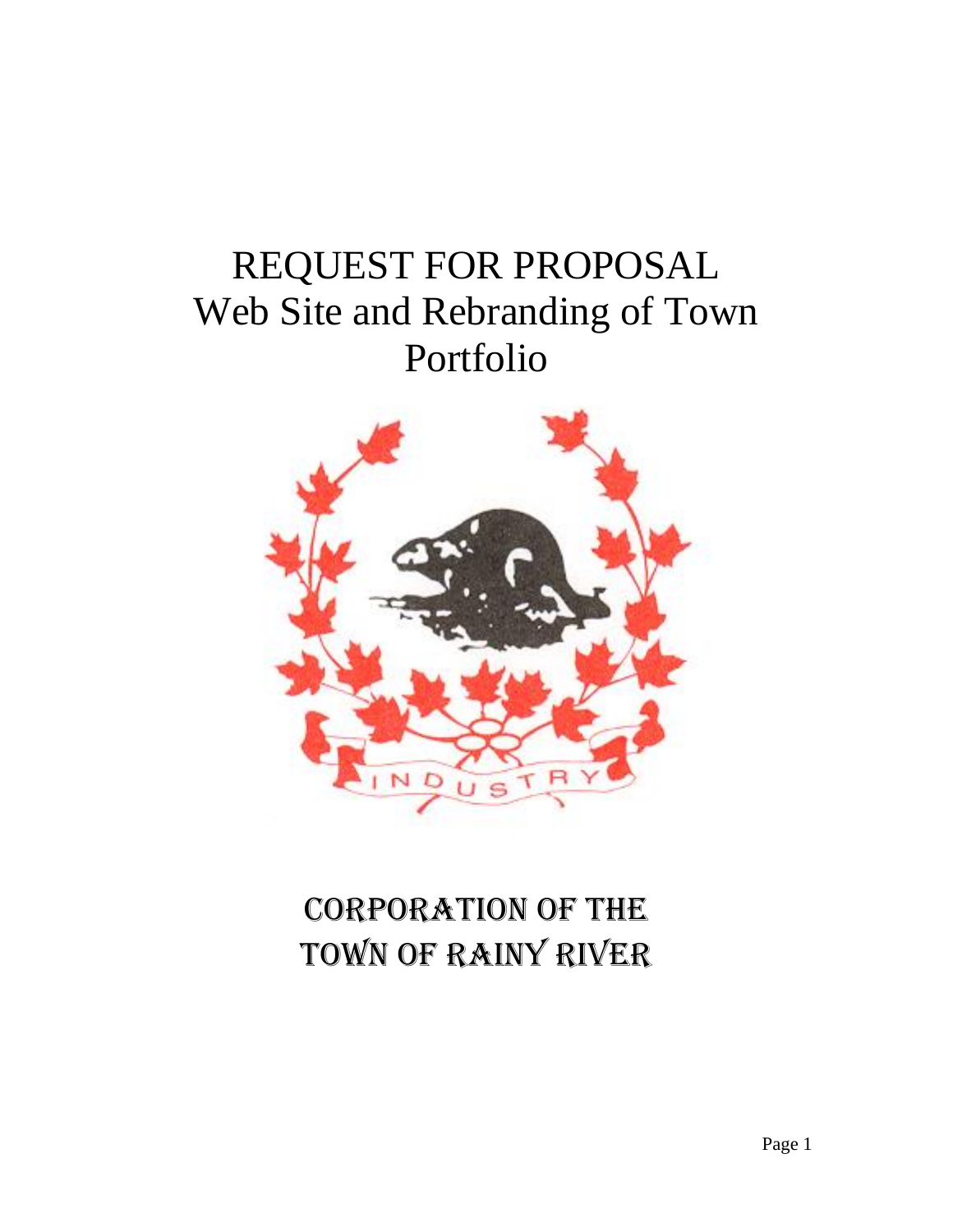# **1. Background**

The Corporation of the Town of Rainy River is a small community in Northwestern Ontario which has a population of approximately 900. The municipality has a permanent staff of 3 FTE positions in the administrative department and permanent staff of 4 FTE responsible for all public works functions including the operation of the municipality's water treatment and distribution systems and the wastewater collection and treatment systems. The community's size and financing capabilities does not lend itself to have a full time Media Coordinator.

# **2. Purpose**

The Corporation of the Town of Rainy River invites qualified web developing firms to submit proposals for a) redevelopment of the Town of Rainy River website with ecommerce abilities b) rebranding/logo upgrade for the Town

# **3. Scope of Work**

# **Website Design Overview:**

Landing Page (cover page)

Landing page with all the relevant page links, graphically appealing and matching the rebranded town portfolio together with a Facebook plugin to follow latest social media posts by the town.

"What to do in Rainy River" page

A page to highlight all the activities to do in Rainy River (tourist focused). Park, fishing, train museum, tourist information, recreational center, railroad daze, walleye tournament, Yonge Street exploration etc

"Service clubs" page

A page to highlight services and information about local service clubs including Lions club, church groups, curling club, fix it, senior depot etc

"Business Directory"

Each business to be insert in a business card format with basic info, a photo/logo, weblink, email

"Town Information" section

"Mayor and Council" info page

"Administration and Finance" page – Financial Statements, Tenders, HR opportunities, Meeting Minutes, By Laws, Town lots for sale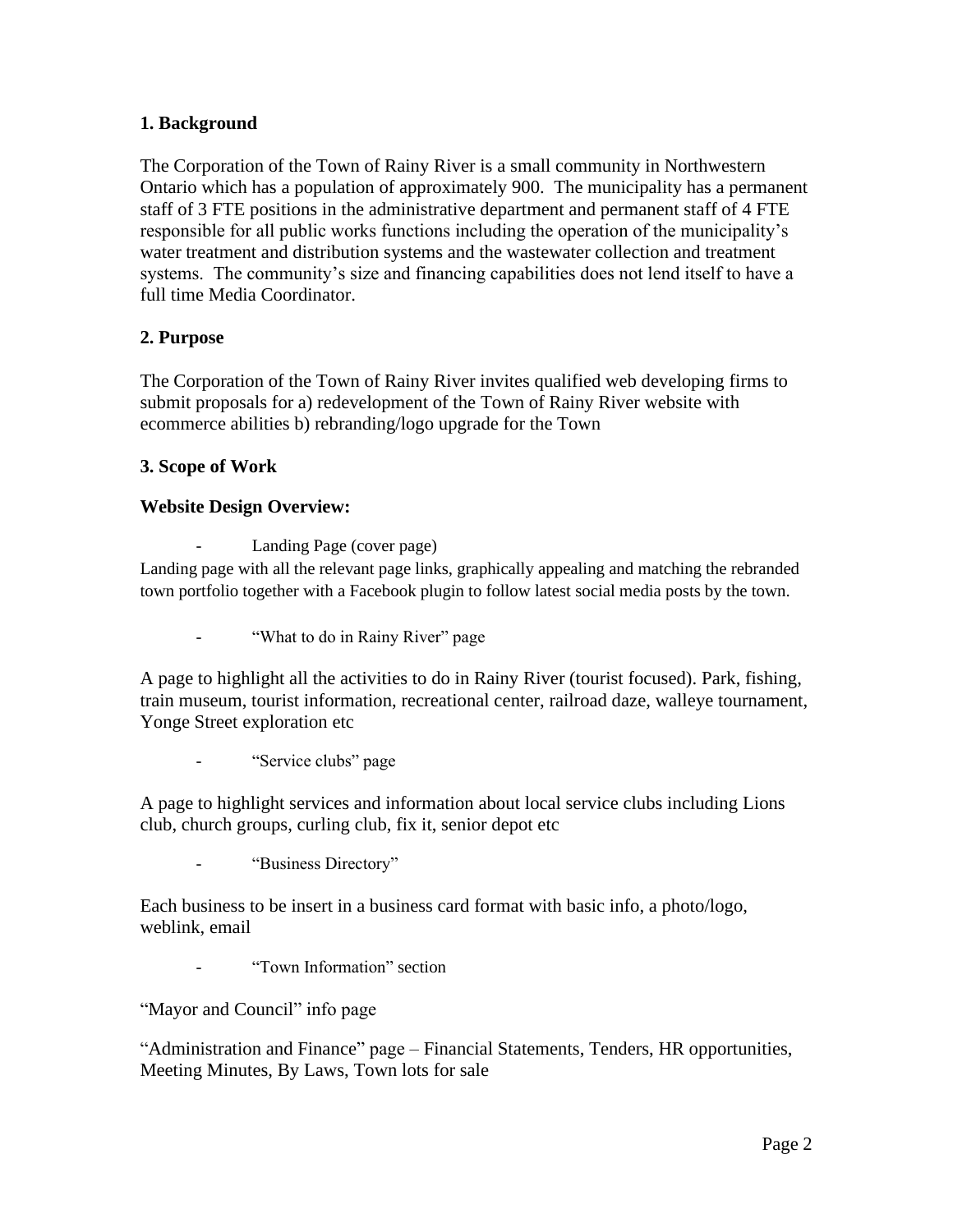"WTP" – reports

"Planning & Building" – By Laws, Building Permits (fillable), Official Plan, Zoning by law

Campsites (online booking and pay option)

A page or a section allowing online payments to book campsites, check available lots

Town ecommerce shop for souvenirs /rec center gear

An online shop to purchase town merchandise, Recreational Center gear

- Payment Gateway option – at counter & via website

Online payment options for Water & sewer, Property taxes, afterschool program, Gym membership

# **Other Requirements:**

Branding the town portfolio

Rebranding of town portfolio including the color themes, logo, tag lines to other relevant sections, to effectively share the story of Rainy River in a wider spectrum.

Developing a new logo/colour scheme which is modern, unique and accurately represents the current culture of the community

With consideration given to:

- a) Entrance point to the country, Province, Sunset Country, and community
- b) Accentuate the natural environment (water, trees, wildlife, tranquility)
- c) Service community
- d) Gate way to Lake of the Woods tourist area
- e) History or trains, paper mills and forestry
- f) Agriculture

Have regard the new town signs and banners and take into account both design and colour.

Photography and Video

Photography needed to cover the project as well as a video (use of existing video footage) to show the true beauty in the region.

# **3.2 Tentative Project Timelines**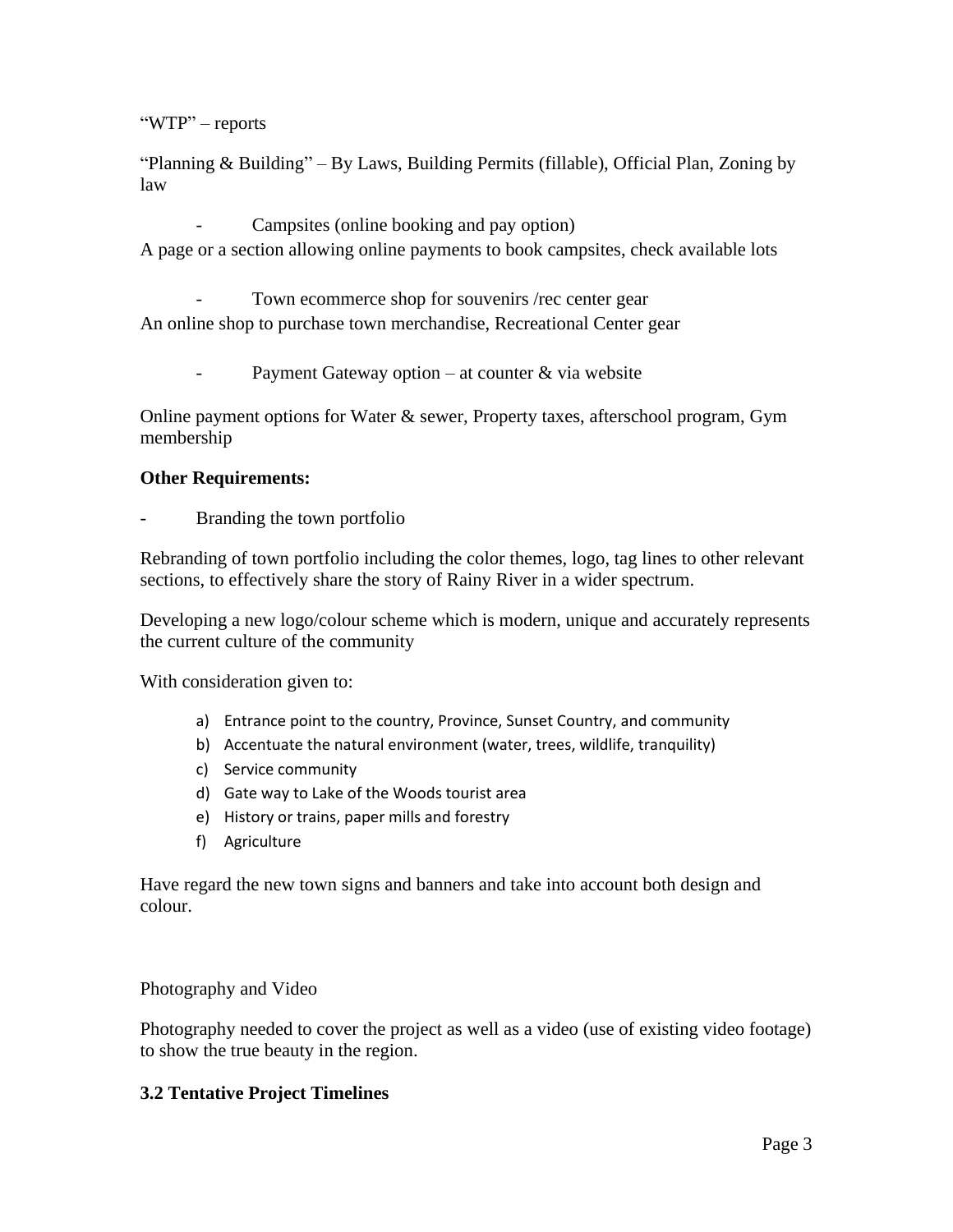Distribution of Invitational RFP June 3, 2022 Questions regarding the tender will be answered between June 3 & June 15, 2022 Bid Closes June 22, 2022 at 3:00 pm CST Recommendations to Council July 11, 2022 Awarding of Tender July 13, 2022 Estimated Completion Date December 31, 2022

A detailed schedule with major milestones is to be developed by the proponent in their proposal to achieve the estimated completion date.

#### **4. Codes, Standards and Regulations**

Standard AODA requirements to be met.

#### **4.1 Licensing Requirements**

Costs to include to domain and hosting fees, maintenance costs

#### **5. Resources Available**

The successful firm shall have access to archive photos, videos and any photos, videos taken for the project will be property of Town of Rainy River.

#### **6. Proposal Requirements**

Proponents shall submit the following:

A detailed price quote with a clear breakdown

Links to previous work in websites, photography and branding

#### **7 Submission Deadline**

Proposals are to be submitted via email to the address **example of example of the state** no later than 3:00 pm CST on Thursday June 22, 2022.

For further clarifications,

The Corporation of the Town of Rainy River c/o Veldron Vogan, Chief Administrative Officer P.O. Box 488, 201 Atwood Avenue, Rainy River, Ontario, P0W 1L0 Phone: (807)852-3978, Fax: (807)852-3553 Email: [rainyriver@tbaytel.net,](mailto:rainyriver@tbaytel.net) Website: [www.rainyriver.ca](http://www.rainyriver.ca/)

#### **8. Evaluation Criteria**